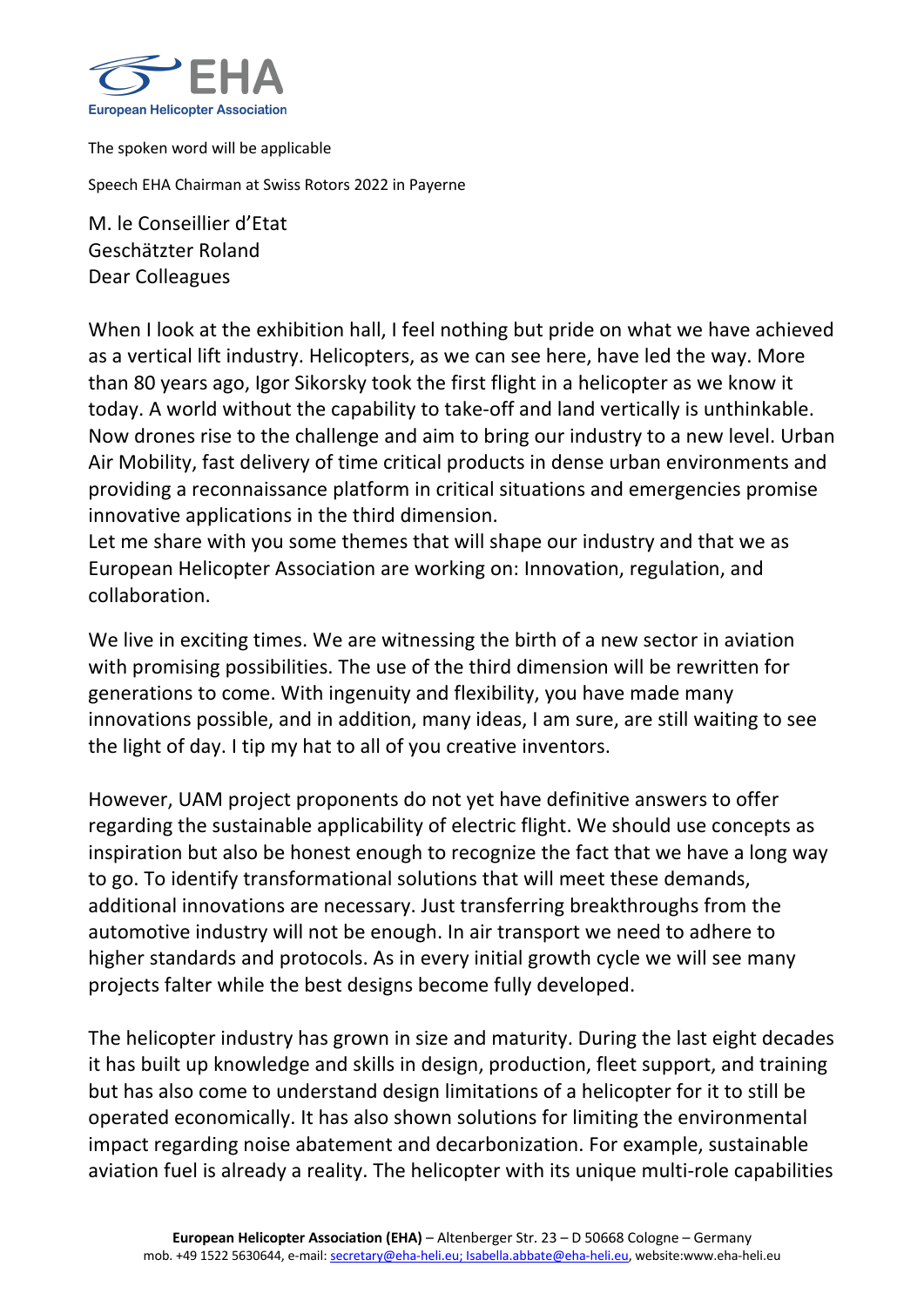

is here to stay and I look forward to new uses and innovations for the Swiss Army Knife in aviation.

As we live the excitement, it is easy to forget that we need to align these initiatives with our stakeholders and the environment we operate in. As we combine technologies to form new products, we need to be sure that these technologies will remain available once the product reaches a certain state of maturity. Given the current discussion of 5G technologies and Radar altimeters, it is crucial to commence discussions with the telecom industry to ensure that the 5G network will remain accessible; be it for the use of tracking, steering or the exchange of data with objects in flight. How can we ensure the safety of third party individuals on the ground? What if the telecom industry will not allow the use of 5G technology for "Beyond Line of Sight" flights?

As you develop your ideas, I urge you to look at and connect with the helicopter industry and use the knowledge gained to your maximum. We all will shape this industry and it is now that we need to lay the foundation for it. Keep innovating, trying new approaches and boldly go where no drone has gone before. Regarding regulation: Weeeelll ... production and certification rules for drones, and, to an even higher degree Urban Air Mobility ventures, will increase. Just as when designing a helicopter where you have to show how you plan and develop each part, so the drone sector will become more regulated. The times when you were able to print a replacement part in your 3D printer will slowly come to an end. More stringent testing and accountability will be required.

On the operational side, drone operators and pilots will also have regulation to follow and fulfill. The helicopter industry, especially small to medium operators, as other speakers will talk about later, have made some painful experiences regarding the implementation of regulation in their day-to-day activities. They have learned to deal with these limitations but still: a significant part of management is absorbed to make sure that compliance is maintained. Reducing administrative burdens for small and medium size helicopter operators is one of the most important topics on my agenda.

Given the European context, it can be quite challenging for individual companies to orient themselves what requirements need to be followed and which regulation is applicable. Going at it alone seems not to be a viable option. Let's therefore collaborate and share information on the latest developments affecting our industry. We must build up structures and processes where we are able to connect, agree on common positions and convince our stakeholders and regulators. There are many voices in Europe that have interests different than those of our industry.